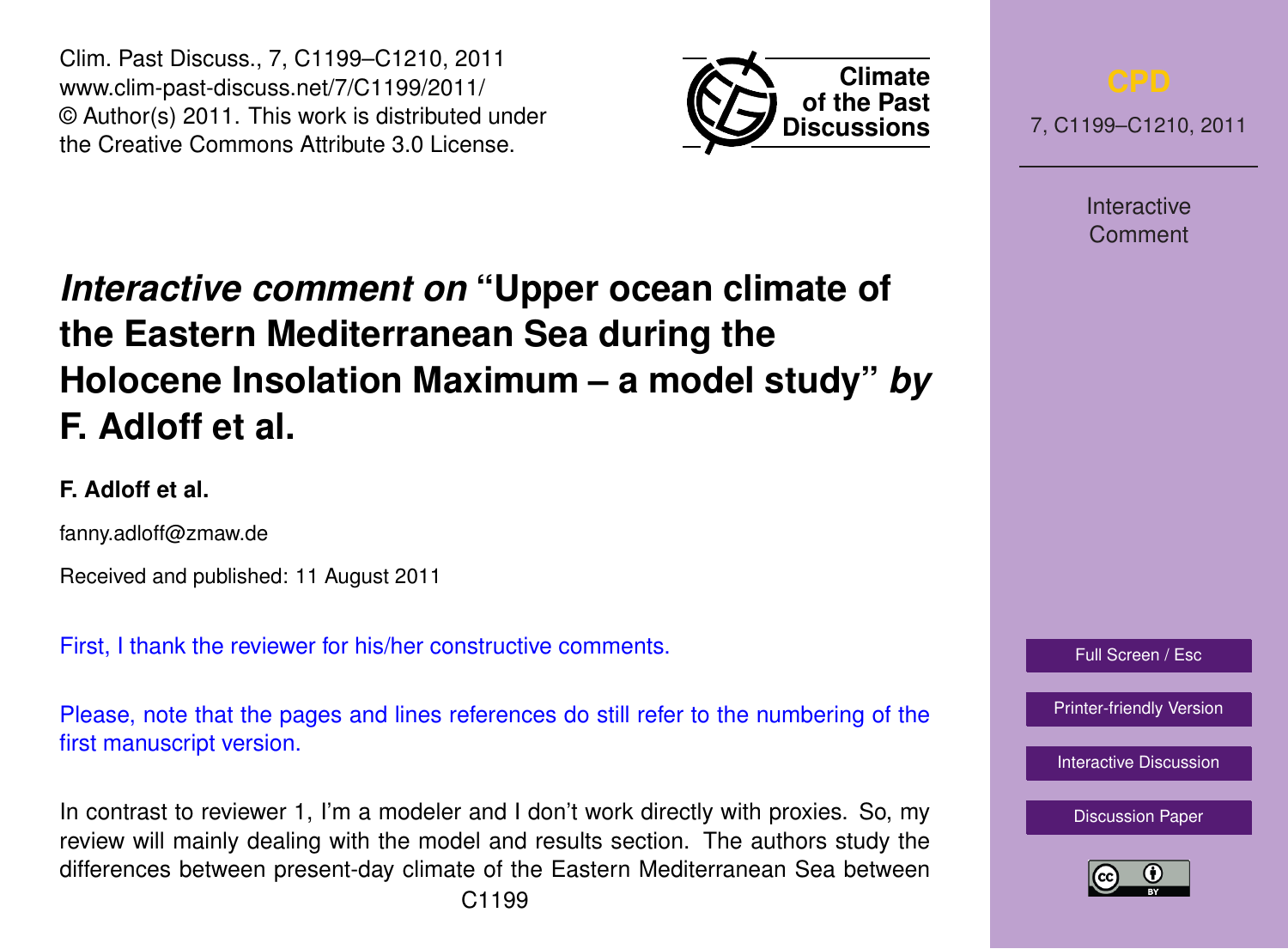present-day and 9 ka by using a regional Ocean model that uses boundary conditions from a global coupled climate model. They perform two simulations for 9 ka: One with only orbital induced insolation differences (9k1) and also with additional lower CO2 and changed topography (9k2). The early Holocene is of course an important period due to due to the formation of sapropel 1 and therefore this study is very interesting and worthwhile reading. I especially liked the separation of orbital induced climate changes and the additional influence of 'glacial' boundary conditions clearly showing that insolation alone is not sufficient to explain the climate at 9 ka.. The manuscript is very well written and the mechanisms are clearly explained and thoroughly studied.

### **General comment:**

My biggest concern is the detailed focus on SST while vertical (overturning) circulation and density are not shown. In the introduction the authors mention the role of density in sapropel formation but in the remainder of the article density is not discussed. Numerous articles emphasize that salinity (rather than temperature) induced density changes are at least equally, and probably even more, important for the stagnation of deepwater formation and consequently for the formation of sapropels. The authors' focus on temperature and mechanisms to explain the temperature pattern is more suited for an ocean (modeling) journal while I think that readers of Climate of the Past would be more interested in the influence of SST and SSS on sapropel formation. I'm aware that the authors might focus on stagnation and sapropels in future studies as mentioned in the last section. Nevertheless, I strongly suggest that the authors' add pictures and some discussion of density (at least at the surface) and of the overturning circulation (both north-south and east-west) in this paper. This gives the reader an idea of a (possible) influence of SST and SSS on deep water formation and the associated depletion of oxygen. To my opinion this would make this study more appropriate for Climate of the Past.

7, C1199–C1210, 2011

Interactive Comment

Full Screen / Esc

[Printer-friendly Version](http://www.clim-past-discuss.net/7/C1199/2011/cpd-7-C1199-2011-print.pdf)

[Interactive Discussion](http://www.clim-past-discuss.net/7/1457/2011/cpd-7-1457-2011-discussion.html)

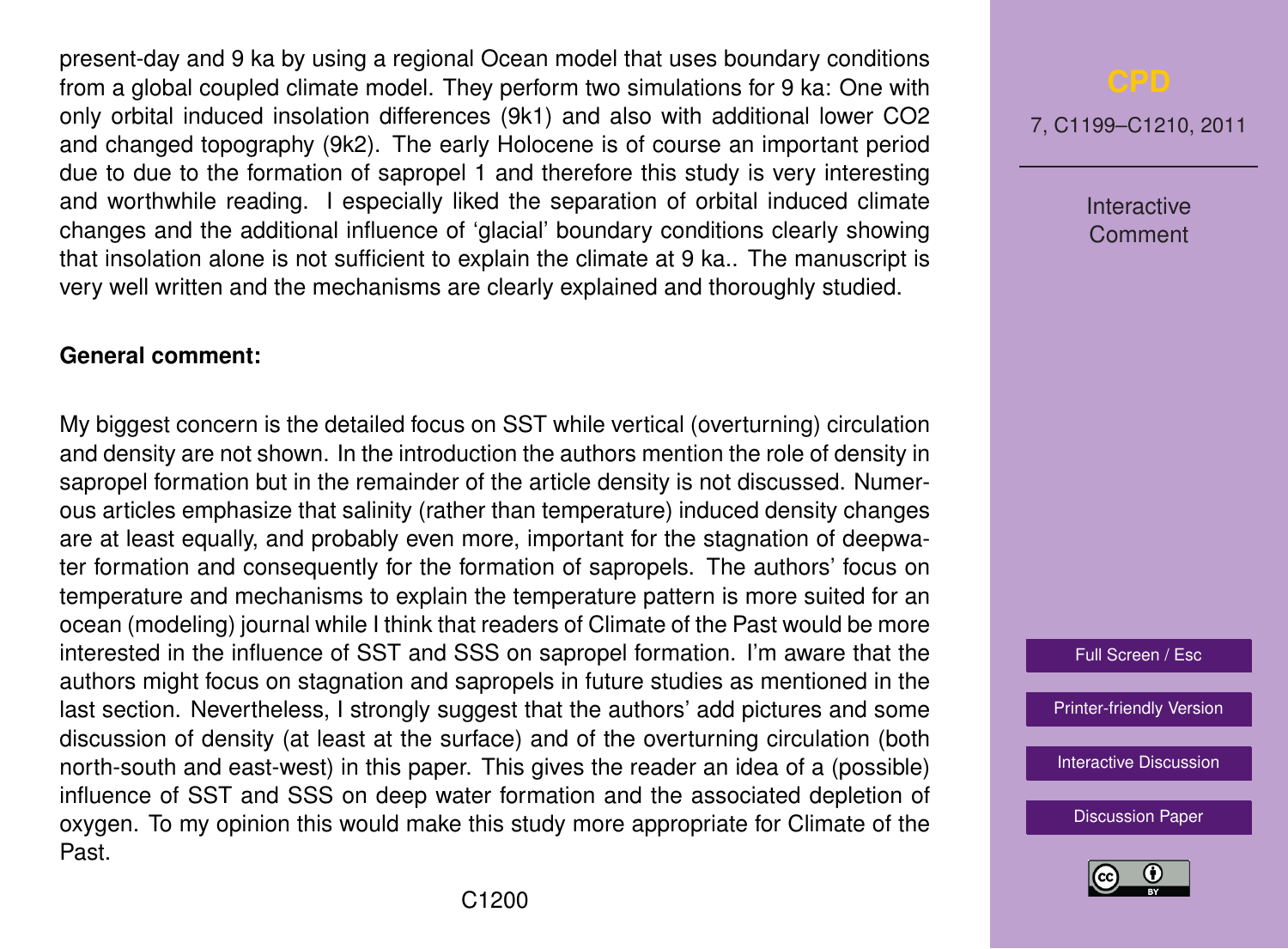We agree that our introduction did not transmit an adequate message about the focus of the present study. For this reason, we revised our introduction trying to state our goals more clearly.

The purpose of the study was to model the effect of insolation alone on the upper ocean state of the Mediterranean during the early Holocene. This is an essential first step preceding further studies where freshwater forcing could be added in a transient experiment to the insolation-driven model state in an attempt to simulate the inception of sapropel deposition. The investigation of the insolation effect alone proved sufficiently interesting to warrant publication, because it yielded a novel interpretation on proxy-based reconstruction of the basin.

Through the model analysis, we found interesting patterns and their associated processes which were relevant for present as well as for past climates and which had never been suggested in the literature before. These processes could explain the signal detected by the proxies.

We totally agree with the referee that SSS changes are essential for inducing state with stagnating deep water. The following step to this study will be to test different fresh water perturbations (e.g. opening of the Bosphorus, enhanced Nile runoff, freshening from the Atlantic, increased precipitation) and investigate how does the deep ventilation react to these changes. However, as we explained above, the present study does not deal with the sapropel formation.

Nevertheless, because a discourse with the sapropel issue is inescapable, we added in the new version, more discussion on the salinity changes displayed in our simulations

7, C1199–C1210, 2011

Interactive **Comment** 

Full Screen / Esc

[Printer-friendly Version](http://www.clim-past-discuss.net/7/C1199/2011/cpd-7-C1199-2011-print.pdf)

[Interactive Discussion](http://www.clim-past-discuss.net/7/1457/2011/cpd-7-1457-2011-discussion.html)

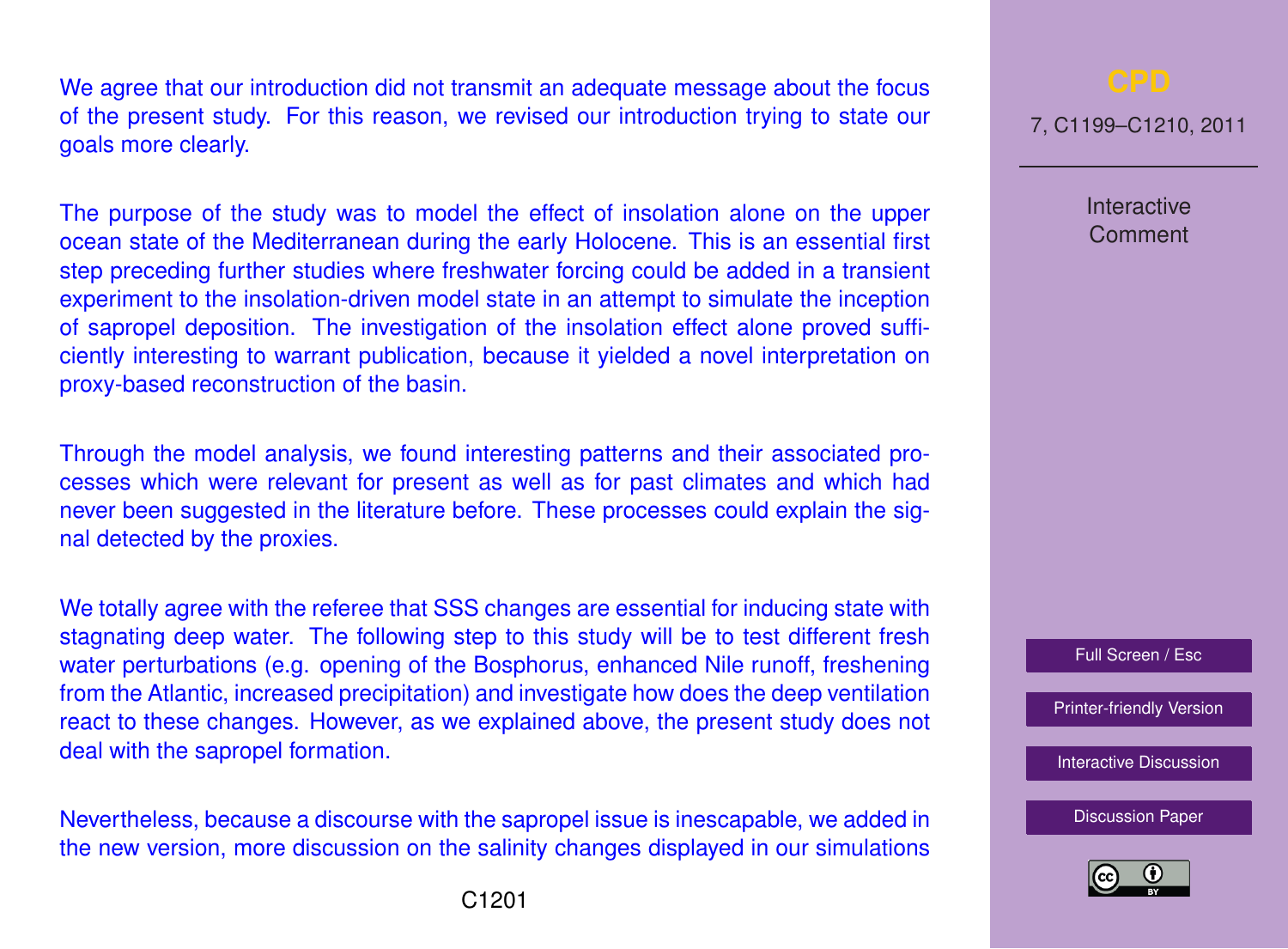



and their influence on the vertical stratification and thus on the deeper water ventilation (section 4.2).

#### **Specific comments:**

P1459 Line 7: "Coinciding". The authors could add here a short discussion about the lag between minimum precession (i.e., strongest summer insolation) at 11 ka and the midpoint of sapropel 1 at about 8 ka. What could explain this lag and why did the authors choose 9 ka instead of 11 ka for their simulations? To my opinion, 11 ka is really the 'Holocene Insolation Maximum'.

The referee is correct in pointing out that the highest summer insolation in the NH occurred in the earliest Holocene. We here use the term HIM to clearly distinguish the time slice we use (note that we are actually using proxy data from a 1000-years slice of 8.5 - 9.5 ka) from the much more commonly used Holocene thermal optimum at 6 ka.

The interval of 9.5-8.5 ka BP has been selected to avoid influences of the cold and dry climate anomaly of 8.5-8 ka BP. It comprises the first and most intense peak of the Holocene monsoon maximum that marks the onset of the vegetation-determined Holocene climate optimum (10-6 ka BP), and spans the regional climatic optimum reflected in the speleothem record of Soreq Cave in northern Israel.

Taking an earlier time slice would bring us closer to the actual insolation maximum (however, the difference in insolation between 10.5 ka and 9 ka is negligible), but this happened too close to the Holocene/YD boundary and the region at that time was too much affected by the residual ice sheets and low sea level.

7, C1199–C1210, 2011

Interactive Comment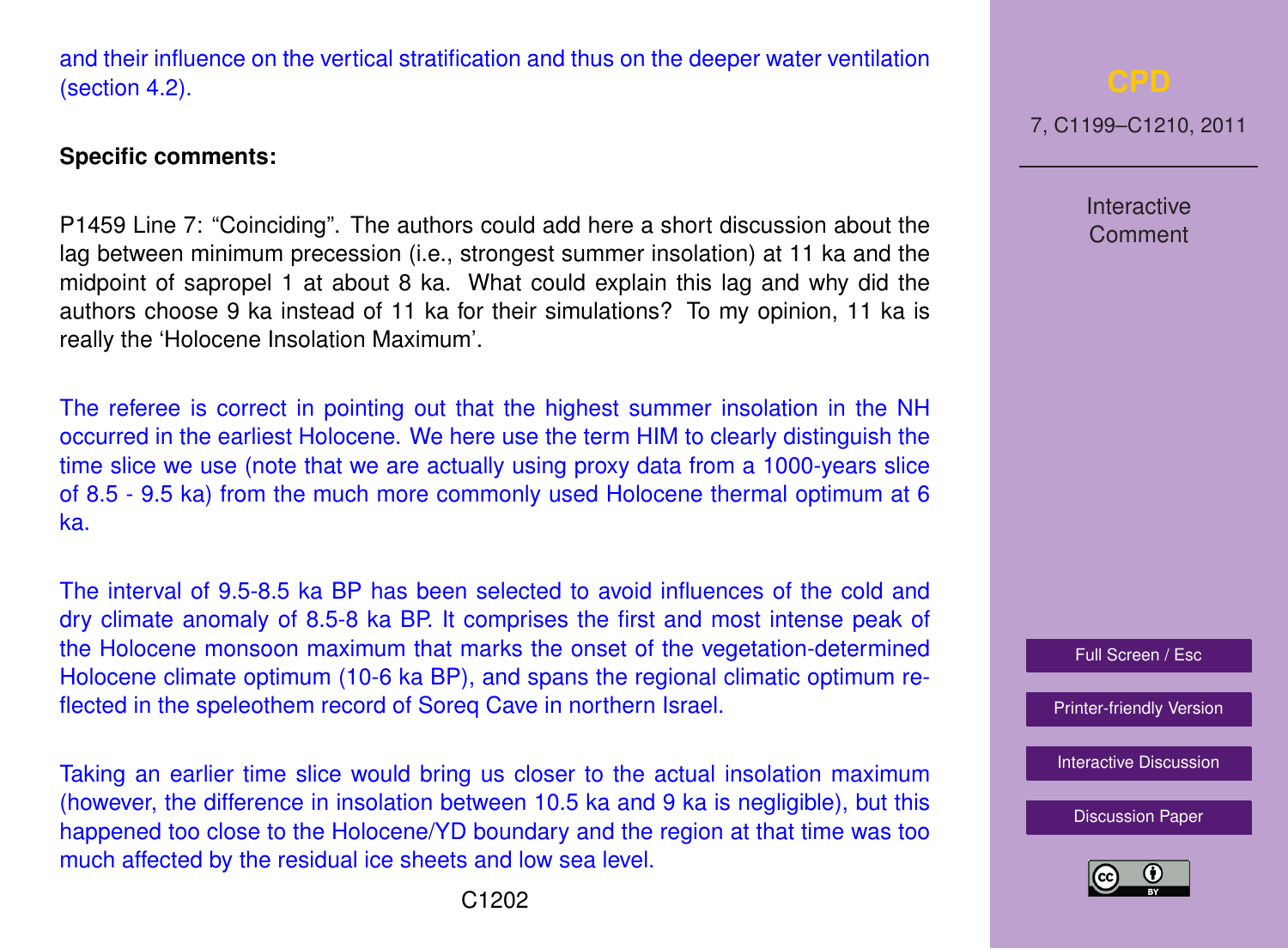We don't see the point for adding an explanation about the lag between minimum precession and the mid-point of sapropel, since we do not deal with the sapropel here (see the answer to the general comment). This issue has been dealt with in detail in numerous publication, most recently by Ziegler et al. (2010).

*Ziegler, M., Tuenter, E., and Lourens, L.J., 2010, The precession phase of the boreal summer monsoon as viewed from the eastern Mediterranean (ODP Site 968): Quaternary Science Reviews, v. 29, p. 1481- 1490*

P1461 Line 2/3. Here a short summary of the physics in the model would be welcome. Only a reference to Marsland et al. is not sufficient.

This part has been now implemented in the new version of the manuscript.

P1462 Line 15: year 1950 is not pre-industrial. Shouldn't that be 1850? Or do the authors assume that insolation in 1950 is similar to 1850?

Our experimental design follows the PMIP2 protocol for setting the pre-industrial global simulation. PMIP2 proposes to use orbital parameters which correspond to 1950 for the pre-industrial simulation, indeed the difference between 1750 and 1950 insolation induced by changes in the orbital parameters is negligible.

This explanation has been now implemented in the new version of the manuscript.

P1463 Lines 3-17: I don't fully understand the role of the NCEP reanalysis. Do you

7, C1199–C1210, 2011

Interactive Comment

Full Screen / Esc

[Printer-friendly Version](http://www.clim-past-discuss.net/7/C1199/2011/cpd-7-C1199-2011-print.pdf)

[Interactive Discussion](http://www.clim-past-discuss.net/7/1457/2011/cpd-7-1457-2011-discussion.html)

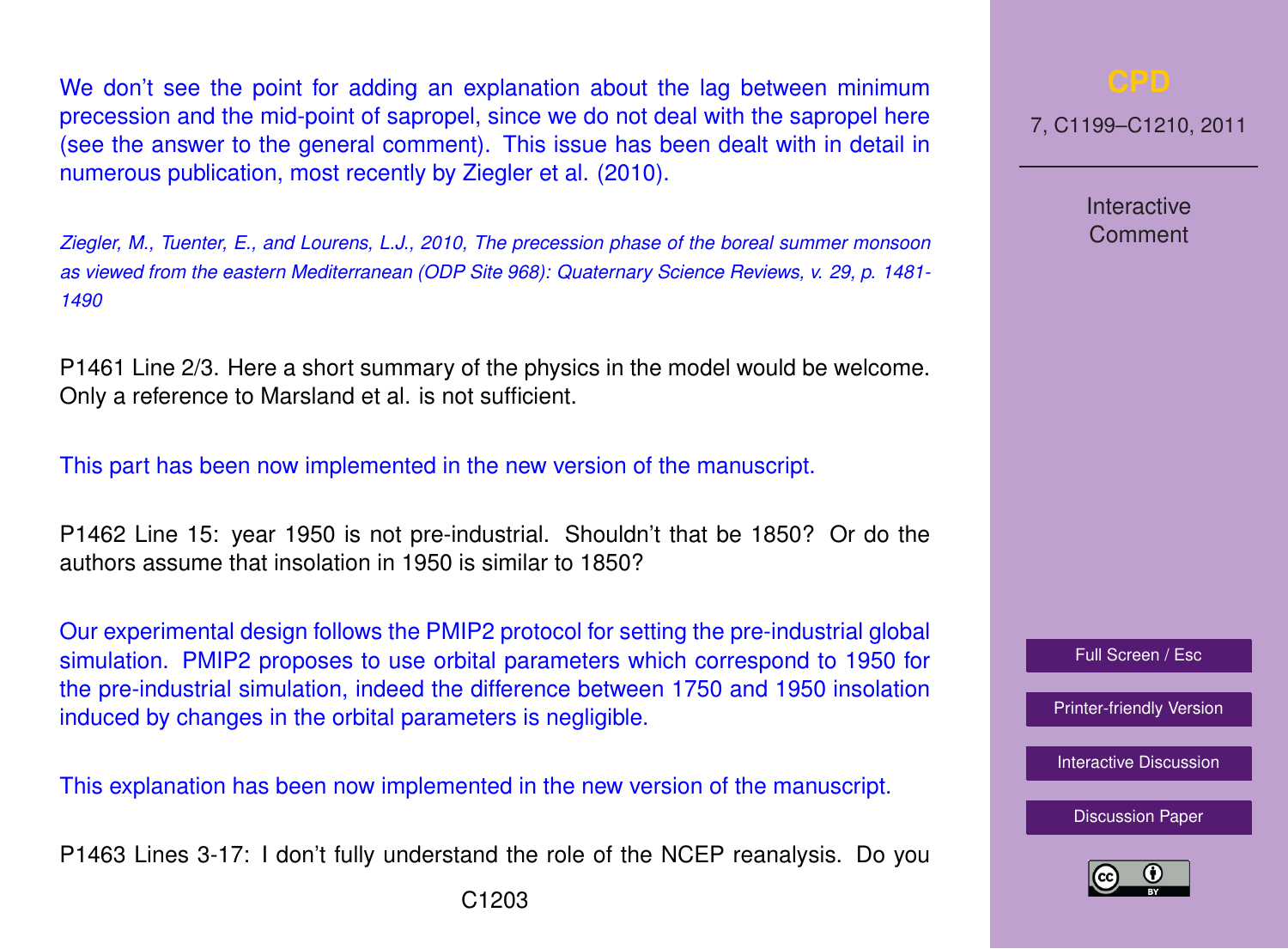also use NCEP for the downscaling at 9 ka? If so, how can NCEP be suited for that? If not, how do you downscale for 9 ka? This should be more explained.

NCEP is used to obtain the regression matrix between the principal component time series of EOFs of (1) SLP anomalies and (2) Wind stress anomalies (both from NCEP, anomalies mean that the long term mean of the model SLP and wind stress has been substracted). Then for each of the 3 experiments, we project the SLP anomalies (with respect to the climate of our 'preindustrial' control run) from the global model onto the EOFs. Then we use the (NCEP derived) regression matrix to estimate wind stress anomalies from the obtained loadings. The wind stress anomalies are then added to the long term mean of the NCEP reanalysis.

As this procedure essentially is used to estimate a relation between SLP and wind stress, which is dynamically determined, the method is limited by 2 things:

1) A general change in topography. The changes at 9 ka are approximately 20m in height, should not be important. For other time slices like LGM this could be a problem.

2) A general change in the circulation, involving circulation patterns not present in the NCEP reanalysis. As we used daily data, the sample size is >9000 and thus the phase space of possible circulation patterns is very well sampled. The principal circulation pattern has not changed that much between 9 ka and 0 ka, but the likelihood of individual patterns has. But this is not a problem for the method.

This method has for sure a higher reliability than the direct use of the wind stress from a T31 atmosphere model with a resolution of 3.75 deg for a model with 20km resolution.

7, C1199–C1210, 2011

Interactive Comment

Full Screen / Esc

[Printer-friendly Version](http://www.clim-past-discuss.net/7/C1199/2011/cpd-7-C1199-2011-print.pdf)

[Interactive Discussion](http://www.clim-past-discuss.net/7/1457/2011/cpd-7-1457-2011-discussion.html)

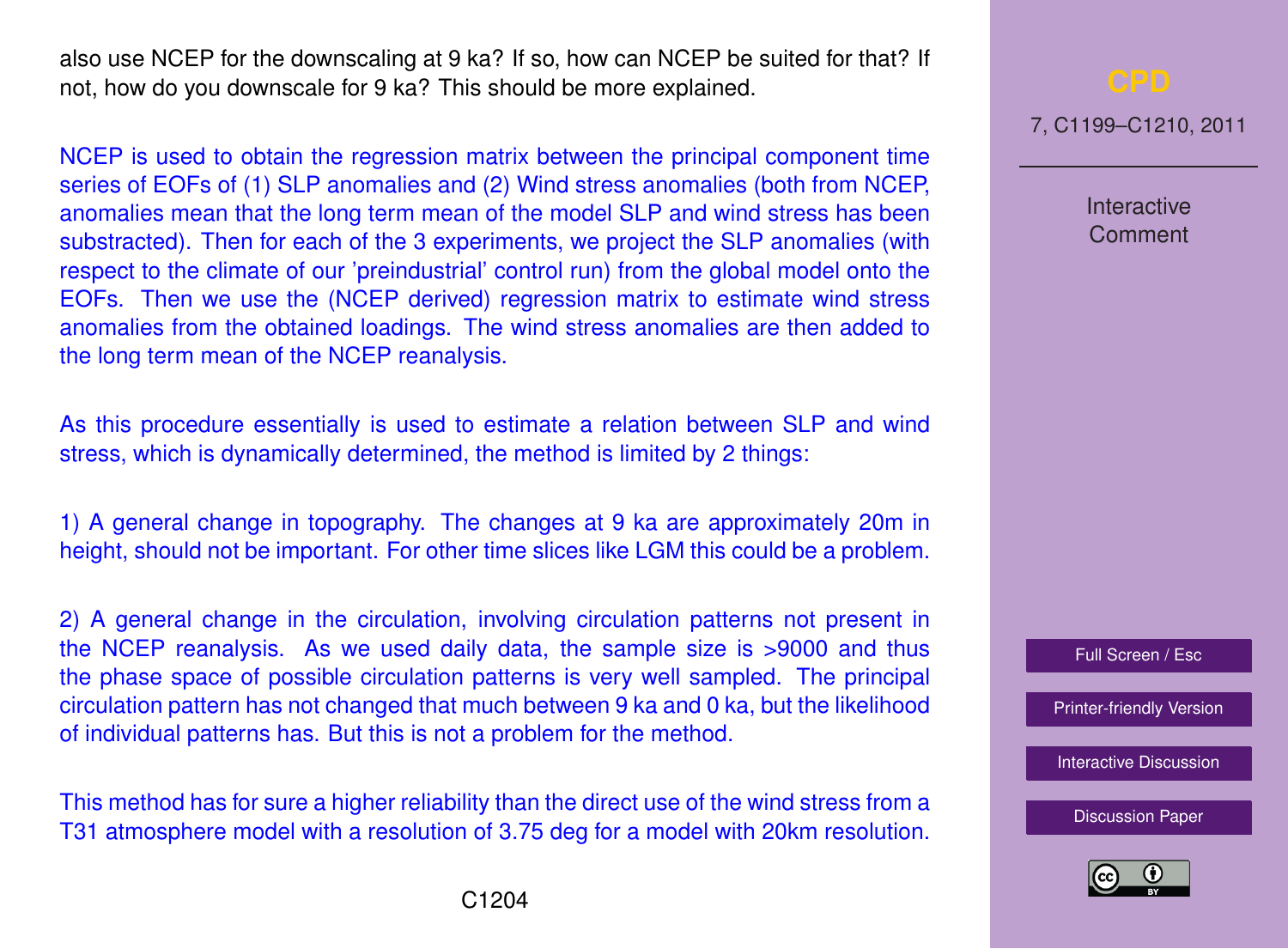The general changes in the circulation pattern, e.g. the amplification of the Etesian winds at 9 ka is simulated by the global model as well.

We noticed that the description of the method was not well-explained. We tried to improve it and make it clearer in the new version of the manuscript.

P1466 First the authors discuss winter (lines 7-12), after that the discuss summer (lines 12-18) and finally they return to winter (lines 18-24). It would be clearer if the third part would be added to the first part (so, first winter and then summer).

This has been corrected in the new version of the manuscript.

P1467 Lines 6-9. I don't understand why smoothing could explain the discrepancy. This needs more explanation.

A non-negligible amount of smoothing is introduced in the generation of the raw climatological data. A compromise is made, to keep some structure but avoid the noise. However, for the coastal regions, where there is quite a lot of gradient (strong structures, fronts created by inflow/outflow ...etc...), this results in a smoothing, which removes a big part of the structure.

Therefore, in these regions, the comparison of (1) the raw climatological data with low structure (interpolated on our model grid) and (2) the much higher resolution model data which shows strong gradients in the coastal regions can become critical and lead to stronger discrepancies when we plot the differences between model and interpolated 7, C1199–C1210, 2011

Interactive Comment



[Printer-friendly Version](http://www.clim-past-discuss.net/7/C1199/2011/cpd-7-C1199-2011-print.pdf)

[Interactive Discussion](http://www.clim-past-discuss.net/7/1457/2011/cpd-7-1457-2011-discussion.html)

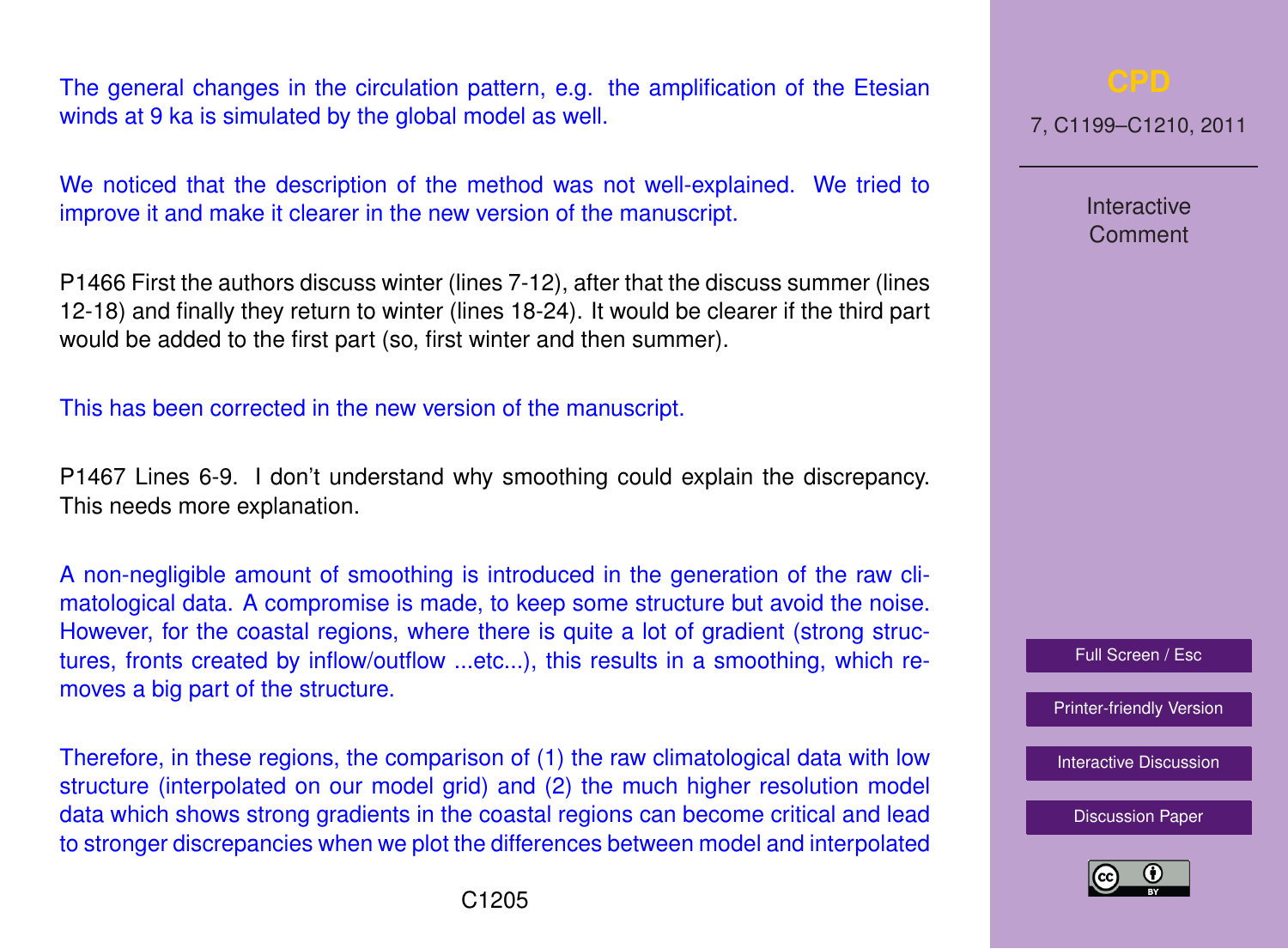climatological data.

This problem is not encountered in low gradient regions, but in regions with strong fronts such as the Adriatic or the Aegean Seas.

P1469 Lines 9-10: Why do cyclones propagate more southerly during increased seasonal cycle?

In the HIM global simulations, there is a strengthened SST gradient in winter over the North Atlantic. This leads to a shift of the cyclones to the south, with increased precipitation S of 40<sup>°</sup>N and decreased precipitation N of 40<sup>°</sup>N.

P1469 Lines 10-11: I don't see why the intensified North African monsoon causes more precipitation over the Mediterranean Sea. I'm sure that the extent of the African monsoon at 9 ka is not that large that the Mediterranean is directly influenced by monsoonal precipitation. Is it an indirect effect or just an error?

In the new version of the manuscript, we included 4 new diagrams to Fig. 6 with annual mean anomalies of P and E.

In fact, the modelled increased precipitation over North Africa almost reaches the Northeastern African coast, this is especially true for summer. However, over the Mediterranean Sea, the summer P increase is due to an enhanced recycling of the precipitated water.

This statement has been revised in the new version.

7, C1199–C1210, 2011

Interactive Comment



[Printer-friendly Version](http://www.clim-past-discuss.net/7/C1199/2011/cpd-7-C1199-2011-print.pdf)

[Interactive Discussion](http://www.clim-past-discuss.net/7/1457/2011/cpd-7-1457-2011-discussion.html)

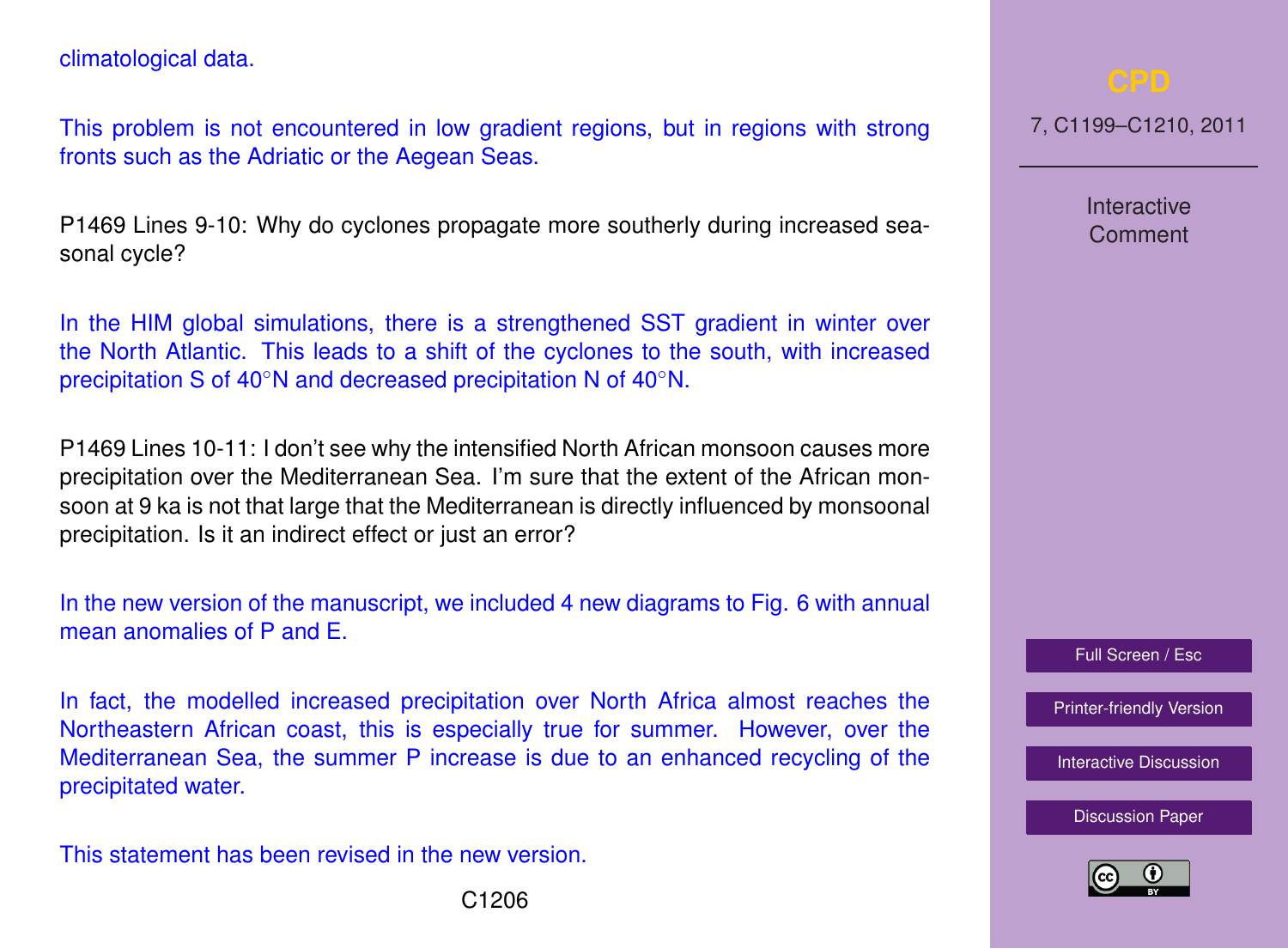P1470 Lines 5-6 The river Nile overcompensates the missing water from the Black Sea. I don't see that. If it overcompensates you should see changed in the freshwater budget, don't you mean 'compensate'?

This is right, we meant 'partially compensate'. This has been corrected in the new manuscript version.

Furthermore, as you mention in the introduction, it is not clear whether there was some in input from the Black Sea at 9 ka. If the fresh water budget with the missing Black Sea does not show large changes in the fresh water budget, the role of the Black Sea could be crucial. In a ideal scenario, you should run a 9 ka simulation with input from the Black Sea. However, I realize this might take a lot of (computer)time. In any case, you could at least discuss this matter in the discussion sector (which is to my opinion section 4, but this section is not called discussion). If you would include the Black Sea at 9k, what could happen with the freshwater budget and SSS?

This is exactly correct, but testing hypothesis for sapropel formation was not the goal of the present study. This will be done in the next study where we will test diverse fresh water perturbation which could lead to a stagnation of the deep water (the opening of the Black Sea is one of the perturbation we will test).

Section 4.3.2. As already said, although the explanation is very clear, this section is very detailed and maybe of less interest for the readers of Climate of the Past. I suggest that the authors shorten this section and also remove some figures (suggestion: remove figures 14, 15 and 17 and discussion about the difference 'wind stress' and 'wind speed' and strongly shorten the discussion about the role of the atmospheric

7, C1199–C1210, 2011

Interactive **Comment** 



[Printer-friendly Version](http://www.clim-past-discuss.net/7/C1199/2011/cpd-7-C1199-2011-print.pdf)

[Interactive Discussion](http://www.clim-past-discuss.net/7/1457/2011/cpd-7-1457-2011-discussion.html)

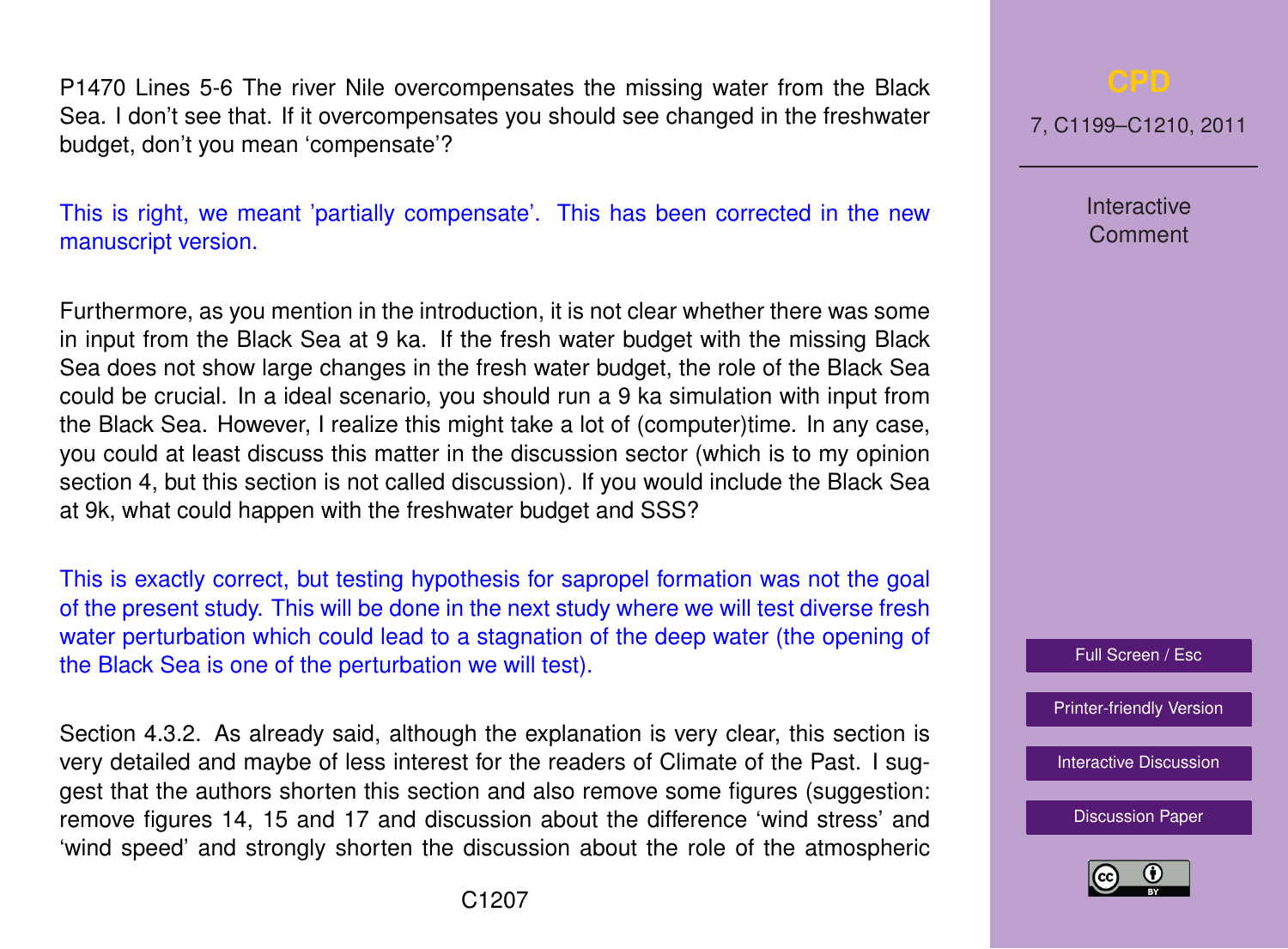heating).

In the new version, we removed Fig. 15, Fig. 17 and reduced the number of panels in Fig. 16 (please note, that the figures number refer of course to the former manuscript version). We also strongly reduced the discussion about the difference between 'wind stress' and 'wind speed'.

However, we believe that this section is of interest for the readers because the processes described allow explaining the signal detected by the proxies. It also deals with the full understanding of an important process which explains a feature of the Eastern Med. Sea for present and past climates. To our knowledge, it has never been studied before.

Concerning changes in the figures, we also removed Fig. 18 and Fig. 20 in the section dealing with the model-proxy comparison; and we included cross-plots instead. These cross-plots display for each experiment the fit between the reconstructions and the model data at each core location, for the absolute SST and 0-30 m temperature. The discussion in sections 4.4.2 and 4.4.3 is consequently slightly modified. This new material supplies an easier estimation of the added-value of the new comparative method.

Section 4.3.2, Figures 16i and 16m: There is still a insolation induced warming in the far north in JAS while for the 'open basin' the winter cooling dominates. Why is there no winter signal in the far north?

This is an artefact of the coarse resolution global model forcing, which has a strong "land signal" in the coastal regions.

7, C1199–C1210, 2011

Interactive Comment

Full Screen / Esc

[Printer-friendly Version](http://www.clim-past-discuss.net/7/C1199/2011/cpd-7-C1199-2011-print.pdf)

[Interactive Discussion](http://www.clim-past-discuss.net/7/1457/2011/cpd-7-1457-2011-discussion.html)

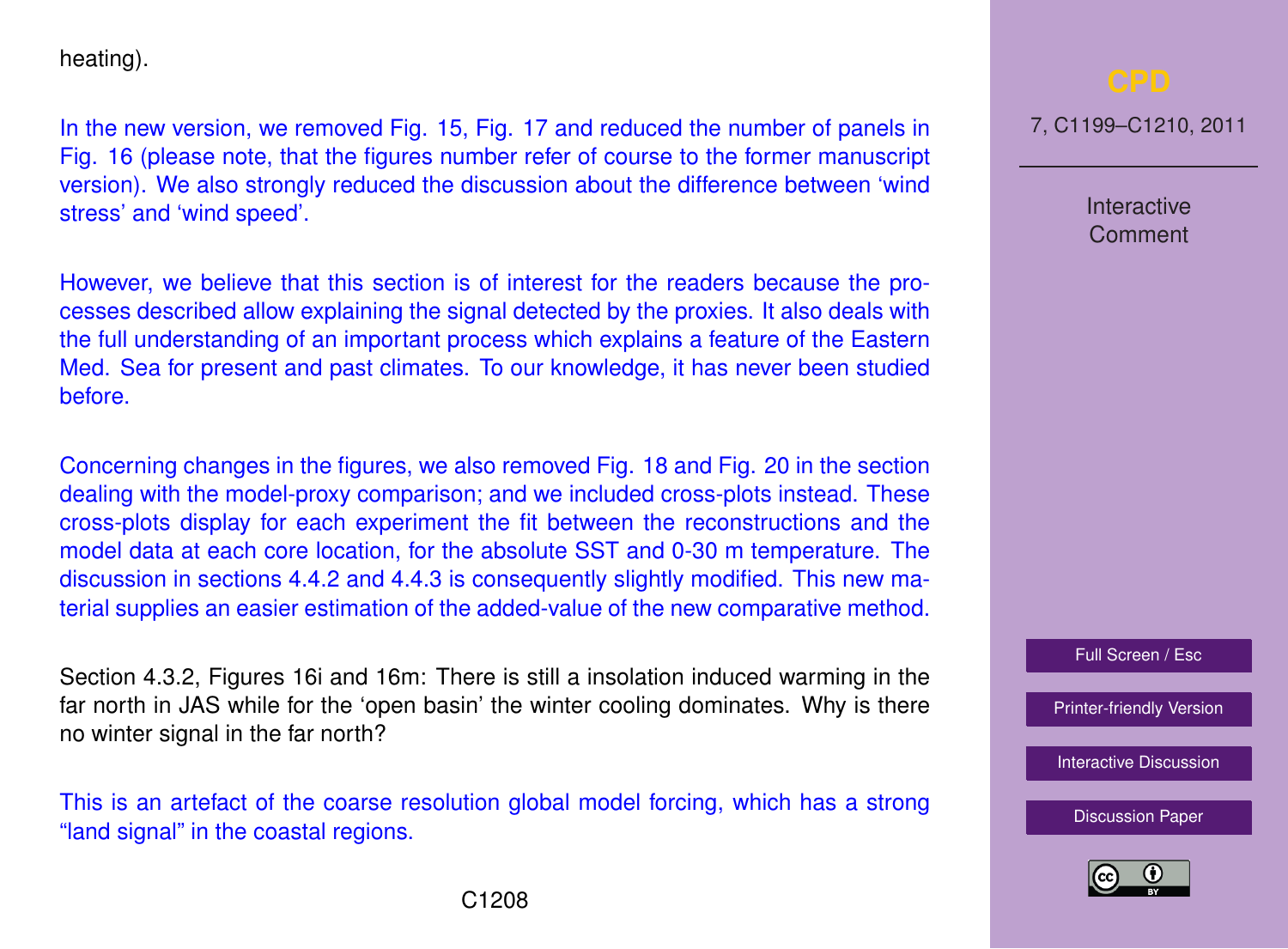# **Typographical comments:**

P1467 Line 25: Add "is" between 'models' and 'only'.

### Done!

P1472 Line 9: I don't exactly know to what "This" refers to.

It refers to "The reduced vertical near-surface temperature gradient in the western Levantine". Corrected!

P1476 Line 5: Add "looking the effect" is not right.

# Changed!

### **Figures**

Figures 1 and/or 2: For the readers convenience the authors could add some labels at the locations of the seas they mention (e.g., Marmaran, Levantice, Adriatic, Aegean and so on). This would be easier for readers that don't know the map of the Mediterranean Sea by heart.

### We created a new Figure for this.

7, C1199–C1210, 2011

Interactive Comment

Full Screen / Esc

[Printer-friendly Version](http://www.clim-past-discuss.net/7/C1199/2011/cpd-7-C1199-2011-print.pdf)

[Interactive Discussion](http://www.clim-past-discuss.net/7/1457/2011/cpd-7-1457-2011-discussion.html)